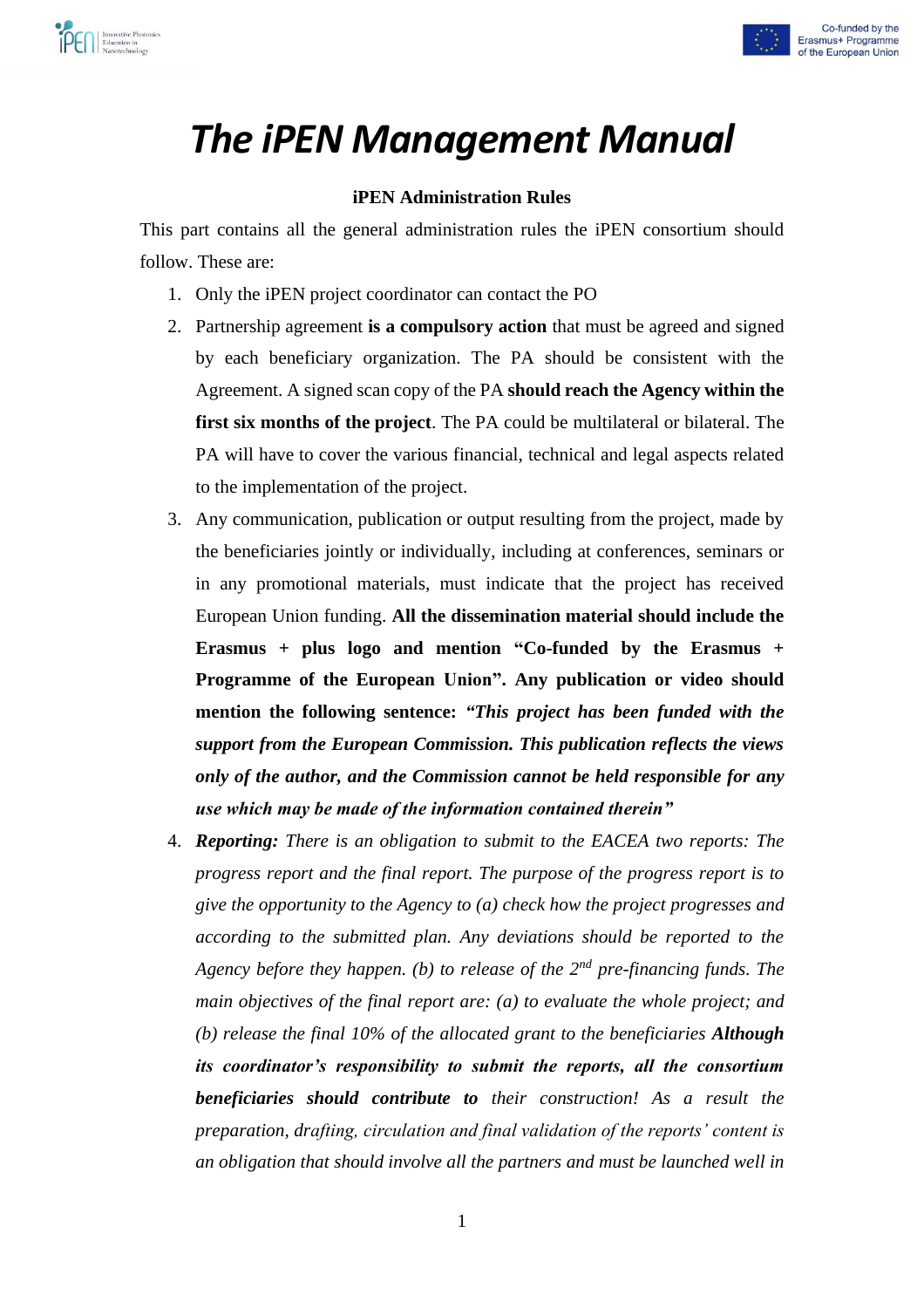*advance of the reports' submission deadline. In any circumstance the consortium should respect the reports' submission deadline. This is a contractual obligation.* 

- 5. **The e-progress report** on the implementation of the action is available on the website of the Agency and consists from three parts:
	- a. Part I: **Progress report on the implementation** of the action (description of the progress made, statistics and indicators, tables of the achieved / planned outcomes) as specified in Annex V of the Agreement
	- b. Part II: **Statement on the use of the previous pre-financing installment**, as specified in Annex VI of the Agreement; this represents a financial overview of the use of the grant until the date of the submission of the progress report. No financial supporting documents need to be submitted unless otherwise specified or requested by the Agency. The approval of the progress report on the implementation of the action refers exclusively to the acknowledgment of the project activities but does not imply the eligibility of the indicated expenses
	- c. Part III: **Request for payment of the second pre-financing** (to be submitted only when 70% of the first pre-financing has been spent) as specified in Annex VI of the Agreement. In the case 70% of the previous pre-financing installment has not been used half way through the eligibility period, the progress report on the implementation of the action should be submitted **without** the Request of payment of the second prefinancing. However as soon as the spending level of 70% of the previous pre-financing installment has been achieved, an updated "Statement on the use of the previous pre-financing installment" together with the request for payment of the second pre-financing should be submitted. Then the second 40% of the maximum amount specified in article I.3 shall be paid as indicated under section 2.1
- 6. **The final report** should have been submitted by the **14/12/2020.** The e-final report is available on the Agency website and consist of narrative and a financial part as follows:
	- a. Part I: Final Report on the implementation of the Action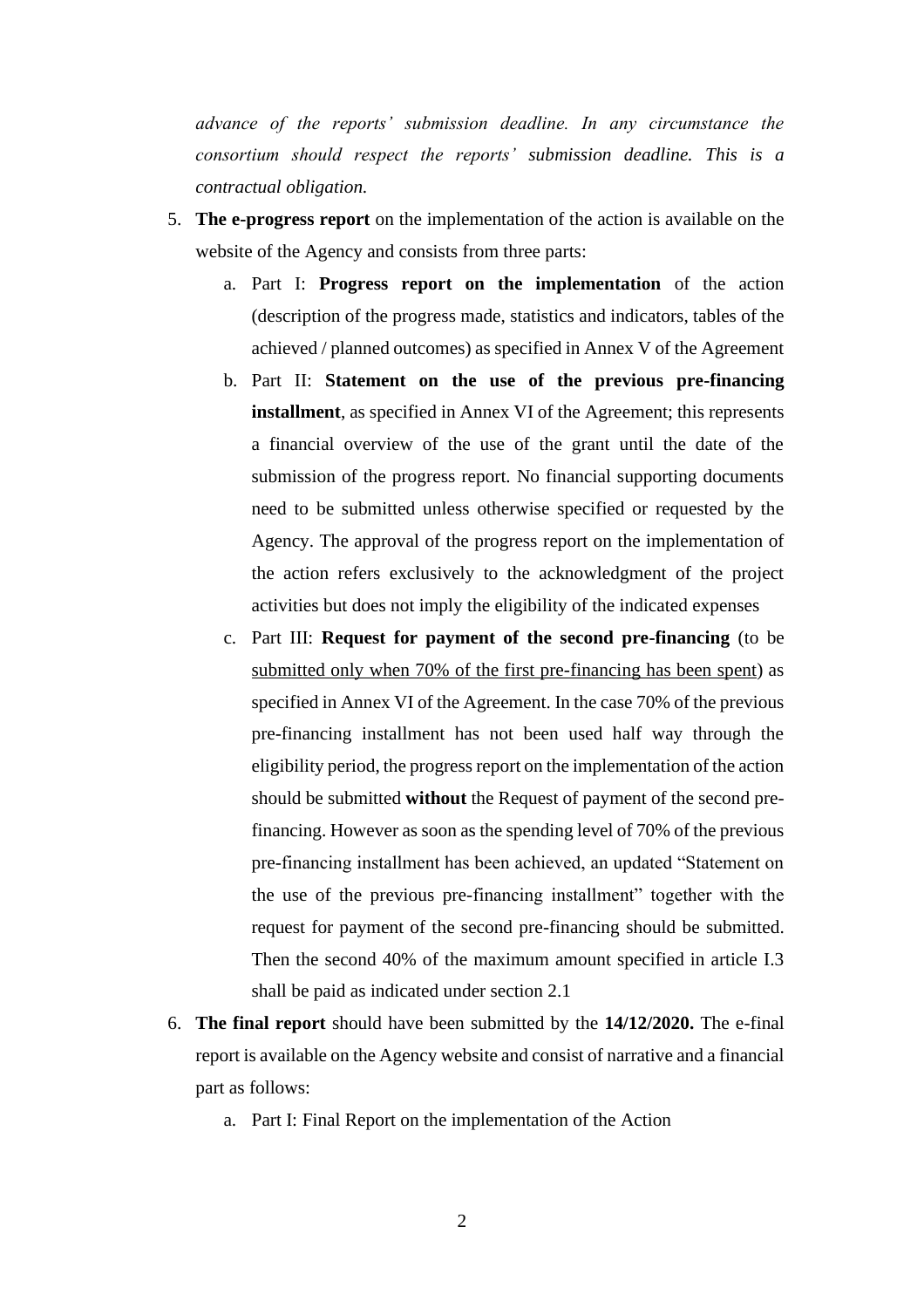- b. Part II: Final Financial Statement and Request for payment including the financial tables for each budget heading and the required supporting documents
- c. Part III: Mandatory (Audit) Certificate on the financial statements and underlying accounts (Report of Factual Findings on the Final Financial Report – Type II) as specified under Annex VII of the Agreement

## **7. Amendments to the Agreement:**

- **a.** The Agreement may be amended only in writing
- **b.** The number of amendments should be limited during a projects' lifetime
- **c.** The Amendment actions should always be requested before any changes are implemented and not retroactively
- **d.** Any amendment including those aiming at adding or removing a beneficiary, shall not have the purpose or the effect of putting in question the grant award decision

## **iPEN Financial Manual**

This part envisions helping the iPEN partners **to summarize** the rules how to use their budget. This manual objective is to help the partners and not in any case to replace the official documents of the EACEA. This manual also attempts to include also internal agreements between the consortium partners.

The iPEN project contains the following categories of expenses:

- 1. **Staff Costs**; there are four sub categories: manager / teacher / technician / administrator
- **2. Costs of stay**
- **3. Travel Costs**
- **4. Subcontracting Costs**
- **5. Equipment costs**
- **6. Co – financing costs**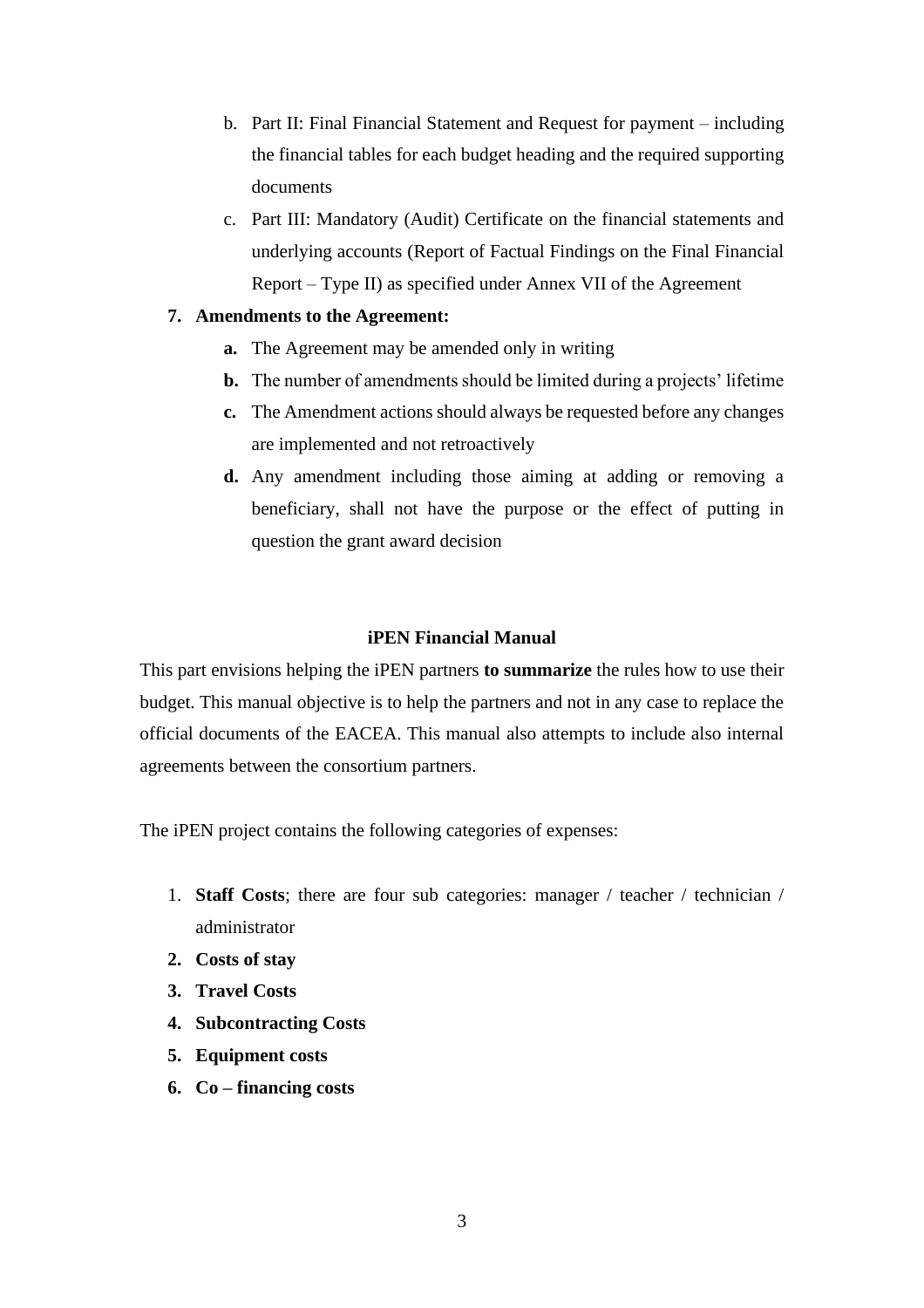The staff costs, travel costs and costs of stay **are calculated on unit costs**. The equipment and the subcontracting costs are calculated on the basis of **actual costs. It must be noted the following:**

- 1. Not all the activities and the costs planned under the awarded maximum project budget are automatically approved.
- 2. Supporting documents (they differ based on the cost categories) should be kept by the beneficiaries. Readable copies must be kept by the coordinator with the project documentation and be submitted with the Final report and the Financial statement when specifically requested
- 3. **Budget transfers and flexibility of budget headings:** 
	- a. The amount indicated in Annex III (see table I below) of the Agreement for one or more of the budget headings **is not increased by more than 10%.** Please note that this 10% increase flexibility can still be applied even if the authorized amount for the budget heading concerned had already been set at its maximum ceiling (i.e. 40% for staff costs, 30% for equipment and 10% for subcontracting, there is no ceiling for the travel costs and the costs of stay). No prior authorization is requested. The project coordinator should be informed in any case
	- b. For increasing the budget heading by more than 10% an amendment should be submitted by the coordinator to the PO
	- c. In any case the ceilings cannot be exceeded

| Funtonan<br><b>BUDGET TRANSFERS</b> |                                       |                                                                                                    |                                         |                       |  |
|-------------------------------------|---------------------------------------|----------------------------------------------------------------------------------------------------|-----------------------------------------|-----------------------|--|
|                                     |                                       | (between budget headings)                                                                          |                                         |                       |  |
|                                     | <b>Increase</b><br><b>UP to 10%</b>   | • No prior authorization<br>. Even above the ceilings (for staff,<br>equipment and subcontracting) |                                         |                       |  |
|                                     | <b>Increase by MORE</b><br>than $10%$ | • Amendment<br>• Ceilings cannot be exceeded                                                       |                                         |                       |  |
| <b>Staff</b><br>costs               | % of total grant<br>in G.A.           | <b>Proposed</b><br>increase                                                                        | <b>Effect on %</b><br>of total<br>grant | <b>Decision</b>       |  |
| Max<br>ceiling:                     | 30%                                   | $+20%$                                                                                             | 36%                                     | Amendment<br>possible |  |
| 40%                                 | 35%                                   | $+20%$                                                                                             | 42%                                     | <b>Not allowed</b>    |  |

## **Check the following example:**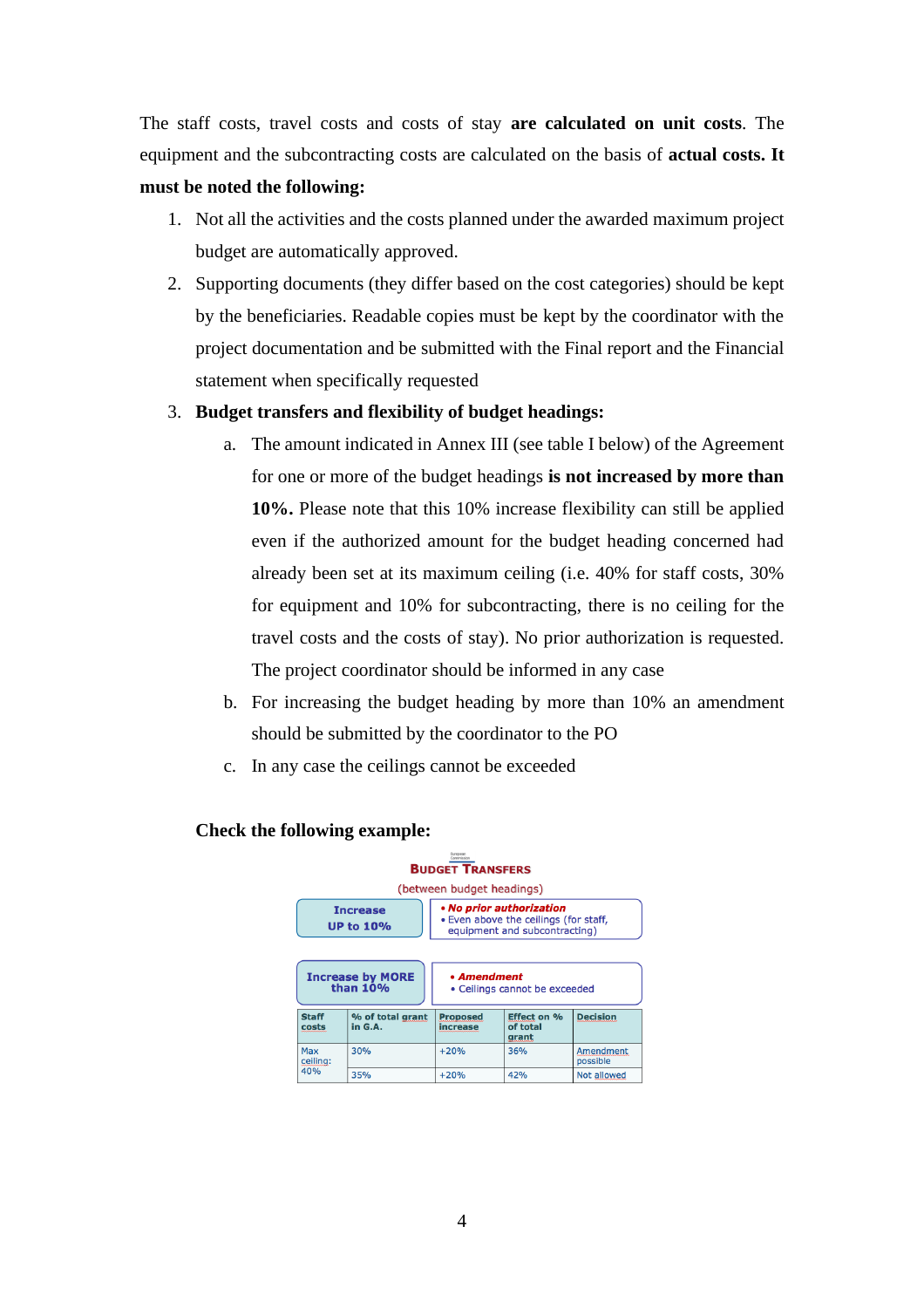

#### **BUDGET TRANSFERS** Example 1 - amendment

|                                     | <b>EUR</b> | $\frac{9}{0}$ | <b>Budget</b><br>transfer | $%$ of<br>budget<br>heading    | result  | $%$ of<br>total<br>grant |
|-------------------------------------|------------|---------------|---------------------------|--------------------------------|---------|--------------------------|
| <b>STAFF COSTS</b><br>π             | 340,000    | 40%           |                           |                                | 340.000 | 40%                      |
| lπ<br><b>TRAVEL COSTS</b>           | 150.000    | 17.6%         |                           |                                | 150.000 | 17,6%                    |
| <b>COSTS OF STAY</b><br>III         | 150,000    | 17,6%         | $-10,000$                 |                                | 140,000 | 16,5%                    |
| <b>EOUIPMENT</b><br><b>IV</b>       | 160,000    | 18,8%         |                           |                                | 160,000 | 18,8%                    |
| lv<br><b>SUBCONTRACTING</b>         | 50.000     | 5,9%          | $+10.000$                 | $+20%$ of<br>budget<br>heading | 60.000  | 7,1%                     |
| <b>TOTAL GRANT</b><br>$(total I-V)$ | 850,000    |               |                           |                                | 850,000 |                          |



**Example 2 = NO need for amendment** 

|                                              | <b>EUR</b> | $\frac{0}{0}$ | <b>Budget</b><br>transfer | $%$ of<br>budget<br>heading | result  | $%$ of<br>total<br>grant |
|----------------------------------------------|------------|---------------|---------------------------|-----------------------------|---------|--------------------------|
| <b>STAFF COSTS</b><br>I                      | 340.000    | 40%           | $+27.200$                 | $+8%$ of<br>340,000         | 367.200 | 43,2%                    |
| <b>TRAVEL COSTS</b><br>II                    | 150.000    | 17.6%         | $-27.200$                 |                             | 122.800 | 14,4%                    |
| <b>COSTS OF STAY</b><br>III                  | 150,000    | 17.6%         |                           |                             | 150,000 | 17.6%                    |
| <b>EOUIPMENT</b><br><b>IV</b>                | 160,000    | 18,8%         |                           |                             | 160,000 | 18,8%                    |
| $\mathbf v$<br><b>SUBCONTRACTING</b>         | 50,000     | 5,9%          |                           |                             | 50,000  | 5,9%                     |
| <b>TOTAL GRANT (total I-</b><br>$\mathsf{v}$ | 850.000    |               |                           |                             | 850,000 |                          |

d. The total estimated budget does not exist the 917176 Euros

|                                 | <b>EUR</b> |
|---------------------------------|------------|
| <b>Staff Costs</b>              | 366241     |
| <b>Travel Costs</b>             | 116455     |
| Costs of Stay                   | 126480     |
| Equipment                       | 221000     |
| Subcontracting                  | 87000      |
| <b>Total Grant Contribution</b> | 917176     |

Table I

# 4. **Actual Costs: (equipment, sub-contracting)**

- a. The actual costs should be duly documented
- b. Should be recorded in the accounting records of the beneficiary
- c. *Eligible costs:* 
	- i. Incurred during the eligibility period (15-10-2017 / 14-10-2021)
	- ii. They are foreseen and included in Annex III of the Agreement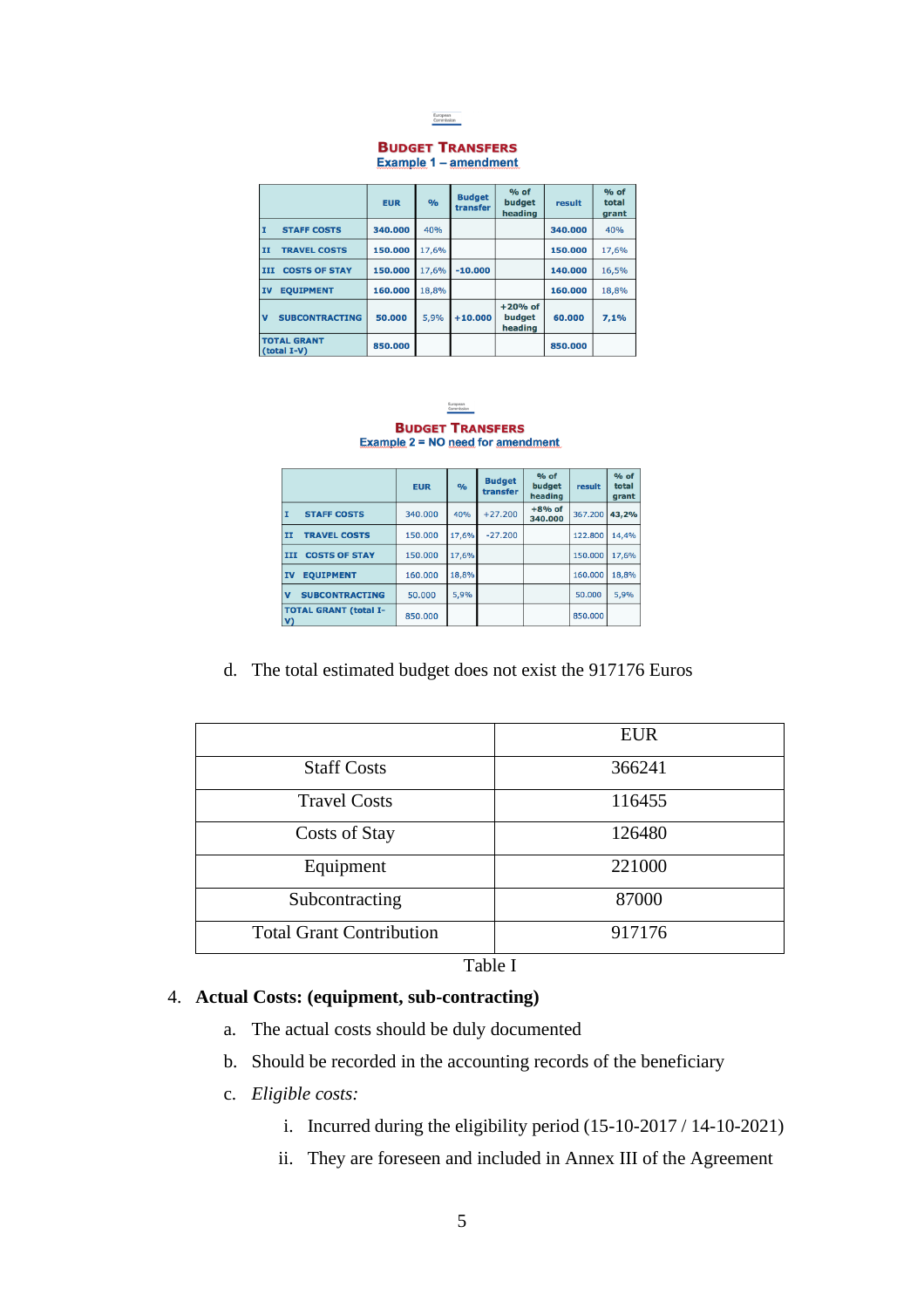- iii. They are incurred in connection with the action as described in Annex I
- iv. Being recorded in the accounting records of the beneficiary
- v. They are reasonable, justified and comply with the principle of sound financial management in particularly regarding economy and efficiency
- **vi. Exchange rate:** The exchange rate to be used is this one on the month of the receipt of the first pre-financing for all costs incurred until the second pre-financing is received. In the iPEN case since the 1st funds received on the **04/12/2017 by the coordinator the rate will be: 1 euro = 4.144 shekels;** This rate will be used until the month of the 2<sup>nd</sup> pre-financing funds will be received. The exchange rate to be used for the  $2<sup>nd</sup>$  period (22<sup>nd</sup>) of July 2019 to  $15/10/2021$  of the project should be: 1 euro = 4.0759 ILS.
- **vii. Award of Contracts and Tendering procedure:** In the case of the iPEN all the Israeli partners have funds under the actual cost categories of less than 25000 Euros. So in order to select a supplier no tendering procedure is required by the best of value criterion to be followed. This means that three offers should be found and the best of value of them to be selected
- viii. The total purchase cost of the equipment will be taken into account and not the equipments' depreciation. Therefore equipment costs will be reimbursed on the basis of the eligible costs actually incurred
	- **ix. All the purchased equipment** should be (a) recorded in inventory of institution; (b) be labeled with  $E+$  stickers; and (c) installed as soon as possible (preferably within the  $1<sup>st</sup>$  year of the project)
	- **x. Supporting documents** for the purpose of any financial evaluation and or audit, beneficiaries will have to retain with the project accounts the following supporting documents:
		- **1.** Invoice and bank statements for all the purchased equipment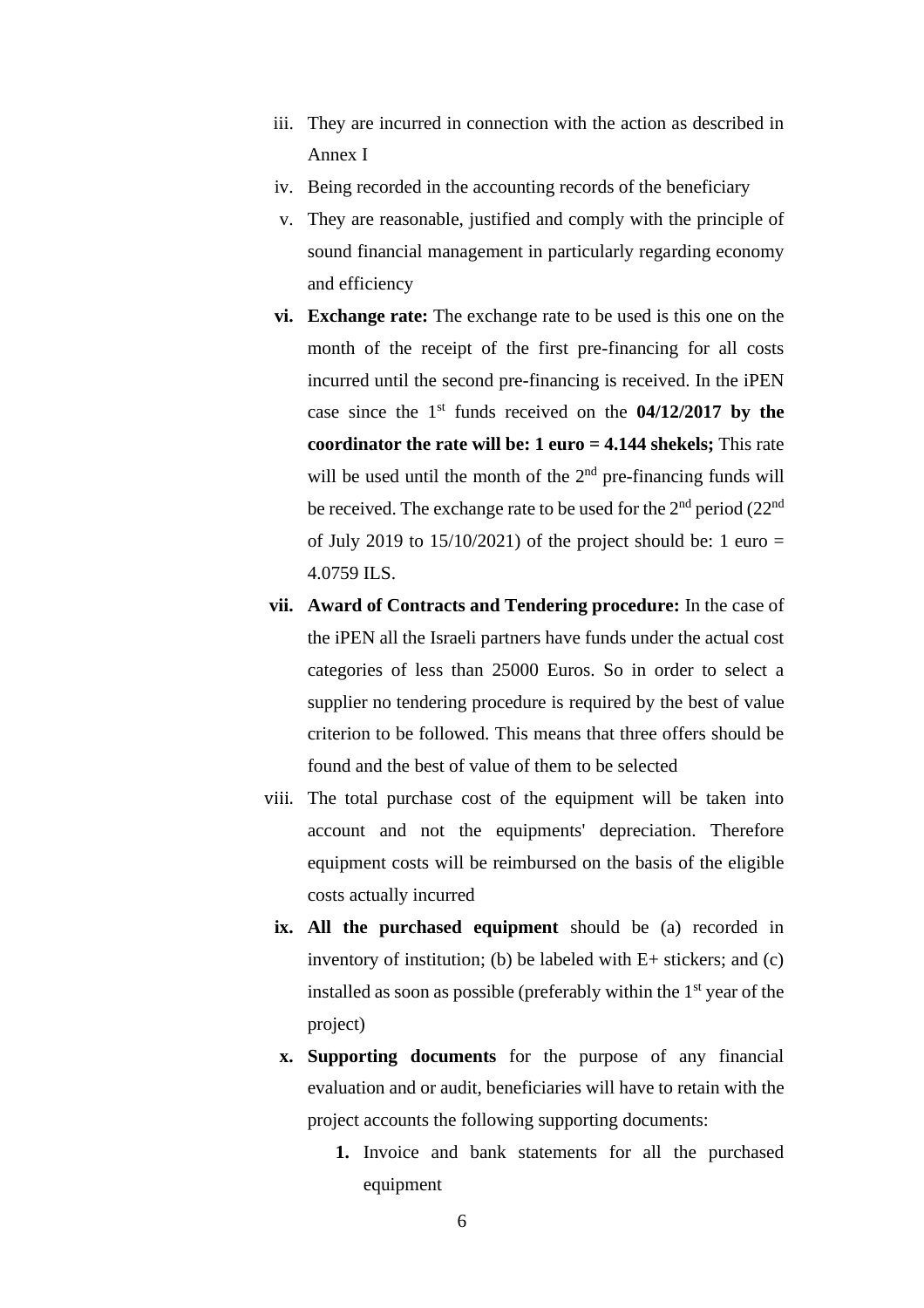- **2.** Proof that the equipment is recorded in the inventory of the institution
- **xi. Subcontracting:** All the iPEN partners have received funds for subcontracting actions. The latter include (a) dissemination actions & printing (all the partners); (b) external evaluation actions (HMU); (c) audit actions (HMU); (d) web design  $\&$ maintenance (SCE & MEITAL); and (e) logistic support for organization of events. **Be careful that: subcontracting cannot cover catering and hospitality costs!!** In any case tasks to be subcontracted must have been identified in the proposal (along with reasons as to why the task cannot be carried out by the beneficiaries). Sub-contracting initially not foreseen in the budget will need prior written authorization from the Agency during the project implementation. Subcontracting should be done on the basis of a contract, which should describe the specific task being carried out and its duration. It must be include the project number and the signature of both parties. **The supporting documents requested are the following:** (a) Invoices, subcontracts and bank statements; (b) Tangible outputs/products

**xii.**

The following table overviews of supporting documents per budget heading.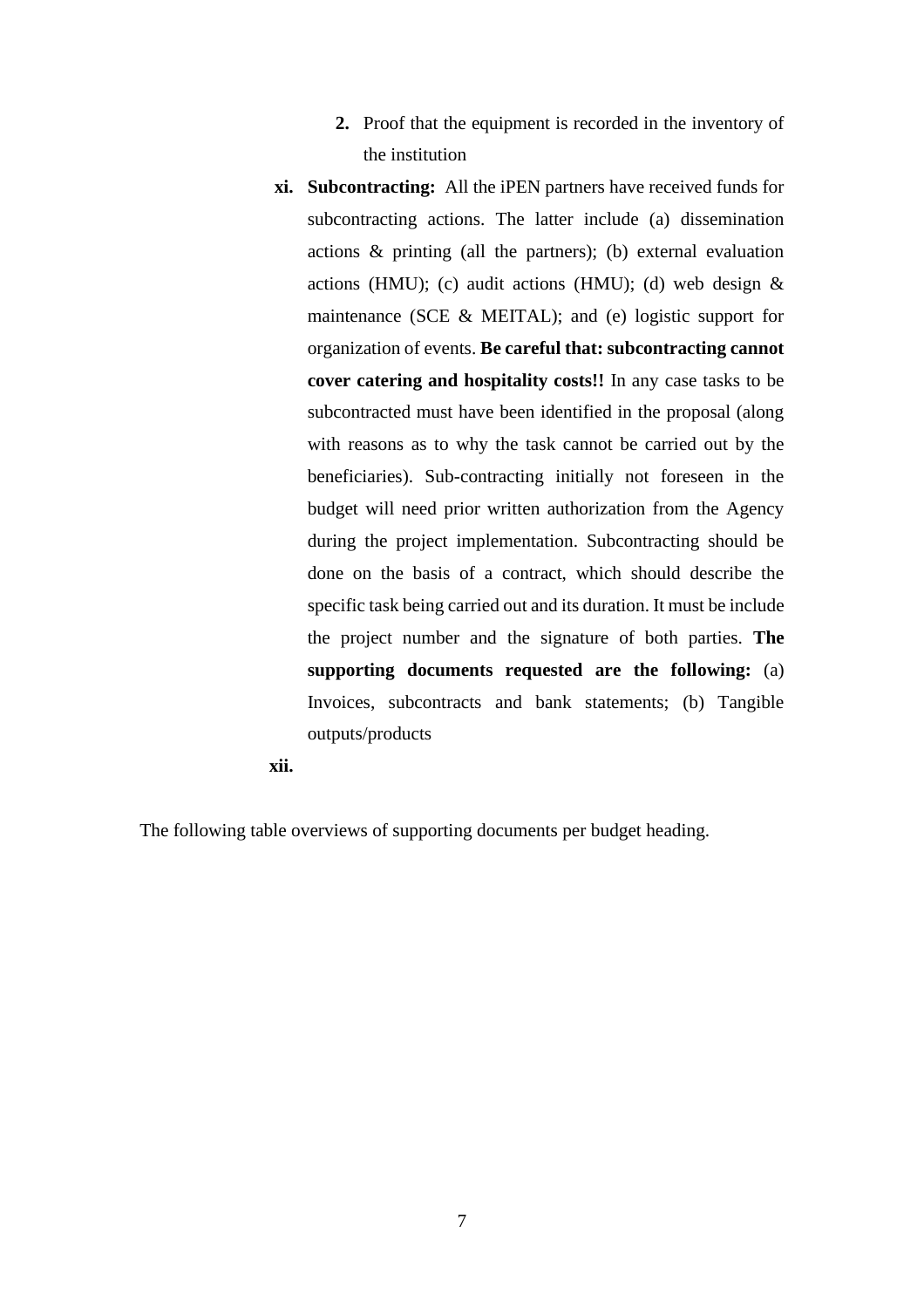| <b>Reimbursement</b><br>basis | <b>Budget</b><br><b>Headings</b> | Documents to retain with project<br>accounts                                                                                                                                                                                | Documents to be sent with<br>the Final report                                                                                                                             |
|-------------------------------|----------------------------------|-----------------------------------------------------------------------------------------------------------------------------------------------------------------------------------------------------------------------------|---------------------------------------------------------------------------------------------------------------------------------------------------------------------------|
| <b>ACTUAL</b><br>COSTS        | Equipment                        | · Invoices<br><b>* Bank statements</b><br>* Tendering procedure for<br>expenses exceeding 25,000€<br>" Proof that the equipment is<br>recorded in the inventory of the<br>institution                                       | " Invoices and three quotations<br>from different suppliers for<br>expenses exceeding 25,000€<br>" Any prior autho: " tion from<br>the Agency                             |
|                               | Subcontracting                   | · Subcontracts<br>· Invoices<br>* Bank statements<br><sup>*</sup> Tendering procedure for<br>expenses exceeding 25.000€<br>* Tangible outputs/products*                                                                     | <sup>*</sup> Subcontracts, invoices and<br>three quotations from<br>different suppliers for<br>expenses exceeding 25.000€<br>* Any prior authorisation from<br>the Agency |
| <b>UNIT</b>                   | Staff                            | * Formal employment contract<br>* Joint Declaration<br>· Time sheets<br>* Salary slips*<br>* Agendas*<br>* Attendance / Participant lists*<br>* Tangible outputs/products*<br><sup>*</sup> Minutes of meetings <sup>*</sup> | " No supporting documents<br>should be sent with the Final<br>report, except for any prior<br>authorisation from the<br>Agency                                            |
| COSTS                         | Travel and<br>Costs of Stay      | <sup>*</sup> Individual Travel Report (ITR)<br>· Invoices, receipts, boarding<br>passes*<br>* Agendas*<br>" Attendance / Participant lists*<br>* Tangible outputs/products*<br>* Minutes of meetings*                       | * No supporting documents<br>should be sent with the Final<br>report, except for any prior<br>authorisation from the<br>Agency                                            |

*Table 2* 

For any change in the budget the project coordinator should be contacted immediately. If the projects' coordinator cannot provide the answer the iPEN project officer (PO) will be contacted. Only the **iPEN** project coordinator can contact the PO. Please have on mind that direct audits can be carried out at the coordinator and / or any of the beneficiaries. **All the expenses implemented along the iPEN project should be reported in an annual base and accompanied by copies of all the justification documents**.

**A pre-financing payment of 50% of the maximum amount** specified in the Grant Agreement will be paid to the coordinator. **A second pre-financing payment of 40%** shall be paid, subject to the following conditions:

- 1. Having used at least the 70% of the previous pre-financing installment paid
- 2. The receipt of the progress report on implementation of the action as specified in Article 1.3
- 3. The receipt of the "Statement on the use of the previous pre-financing installment" and "Request for payment" as specified in Annex VI of the agreement

If the above are satisfied then a second financing payment of the 40% of the maximum amount will be allocated. In the case 70% of the previous pre-financing installment **has not been used half way** through the eligibility period, the progress report on the implementation of the action should be submitted **without** the Request of payment of the second pre-financing. However as soon as the spending level of 70% of the previous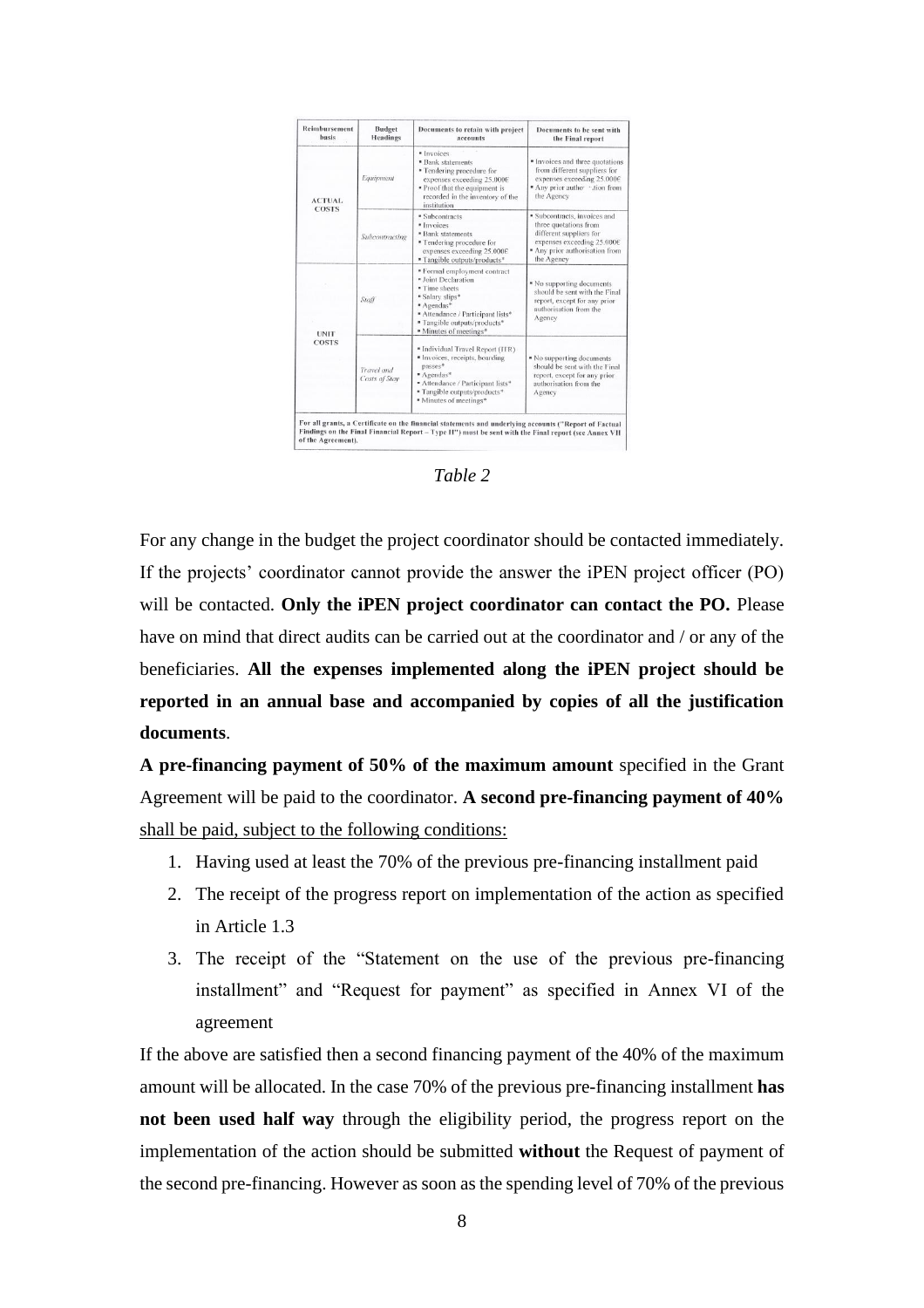pre-financing installment has been achieved, an updated "Statement on the use of the previous pre-financing installment" together with the request for payment of the second pre-financing should be submitted. Then the second 40% of the maximum amount specified in article I.3 shall be paid as indicated under section 2.1. The rest 10% will be allocated after the submission and the evaluation of the final report.

Based on the above and on the approved budget the iPEN partners have received the following funds during the 1st financing period and should report **by the 14/04/2019** the spending of the 70% (at least) of  $1<sup>st</sup>$  installment:

|                |                      |                   | <b>Minimum Reporting</b>           |
|----------------|----------------------|-------------------|------------------------------------|
|                | <b>Partner Name</b>  | $Ist$ installment | Expenses to receive the 2nd        |
|                |                      |                   | installment (70% of the $1^{st}$ ) |
| $\mathbf{1}$   | TEI of Crete         | 36303             | 25412.1                            |
| $\overline{2}$ | <b>POLIMI</b>        | 27827.5           | 19479.25                           |
| 3              | University of Twente | 31520.5           | 22064.35                           |
| $\overline{4}$ | <b>FAU</b>           | 27761.5           | 19433.05                           |
| 5              | <b>IESL-FORTH</b>    | 22639.5           | 15847.65                           |
| 6              | W2L                  | 18204.5           | 12743.15                           |
| $\tau$         | <b>BIU</b>           | 52258             | 36580.6                            |
| 8              | <b>WIS</b>           | 45372             | 31760.4                            |
| 9              | <b>SCE</b>           | 54824             | 38376.8                            |
| 10             | <b>HIT</b>           | 42723             | 29906.1                            |
| 11             | <b>MEITAL</b>        | 25518.5           | 17862.95                           |
| 12             | <b>BGU</b>           | 43435             | 30404.5                            |
| 13             | Technion             | 30201             | 21140.7                            |

#### *More analytical:*

## **1. Staff Costs**

This budget refers to the contribution of expenses related to the beneficiaries' staff (a formal contractual relationship between the employee and the beneficiary is required) involvement with tasks directly related to the project. The staff cost category consists from four sub-categories that are characterized by a different unit cost (that is not linked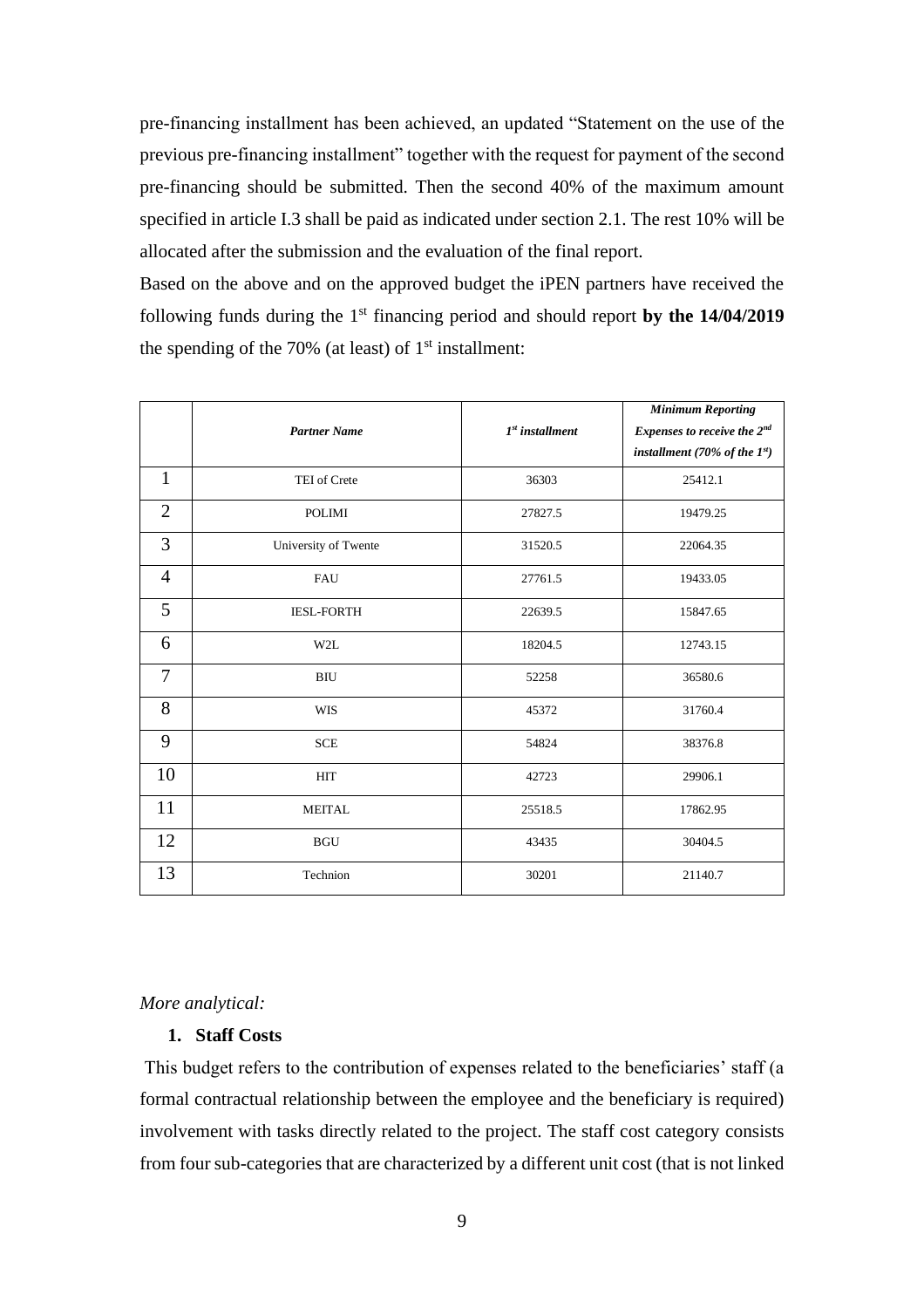with their salary) per sub-category per country. These subcategories are: (a) Managers that carry out top managerial activities related to the administration & coordination of the project; (b) Researchers, teachers that typically carry out academic activities related to the curriculum / training program development, development and adaptation of teaching /training materials, preparation & teaching of courses or trainings; (c) Technical staff, carries out technical tasks; and (d) Administrative staff, carries out administrative tasks such as secretarial duties. Students can work for the project and can be considered as administrative staff, provided that they have signed a work contract with a consortium beneficiary institution. The unit cost to be applied is the one corresponding to the country in which the staff member is employed, independently of where the tasks will be executed. Table 5 indicates the various rates per category which are valid in the various iPEN partner countries. Moreover individuals (also applicable to the students) not regularly employed by partner Institutions can be assigned to the project on the basis of a contract against payment. Be careful that in principle declared working days per individual should not exceed 20 days per month or 240 days per year. An important aspect especially in the case of TECHNION & TRDF is the following: The possibility to charge costs (staff costs or cost of stay) for persons who are employed by an entity "associated' to a beneficiary organization can be envisaged in two different ways: (1) the beneficiary to hire the staff with a contract against payment or (2) the entity associated to one of the beneficiaries to be included as a project partner though an amendment procedure. The cost of the staff during traveling Tim may be charged to the project if the work performed can be demonstrated in terms of workload, output produced and activities realized. The acceptance of the staff costs declared at final report stage will be checked not only in accordance with the relevant eligibility rules but also in relation with the existence / quality of the expected results. The supporting documents will have to demonstrate that the volume and/or the nature of the activities actually implemented , justify the number of unit costs charged to the grant. The documents are needed to justify the occurred staff expenses are the following: (a) Joint Declaration (EACEA template – check the Online document store); (b) Time-sheets (EACEA template – check the online document store); (c) Proof of formal contractual relationship; and (d) any evidence justifying the workload  $\&$  activities / output (etc salary slips, attendance lists for lectures given). The joint declaration must be signed by the person performing the activity and then countersigned  $\&$  stamped by the person responsible in the Institution employed this person. A different declaration should be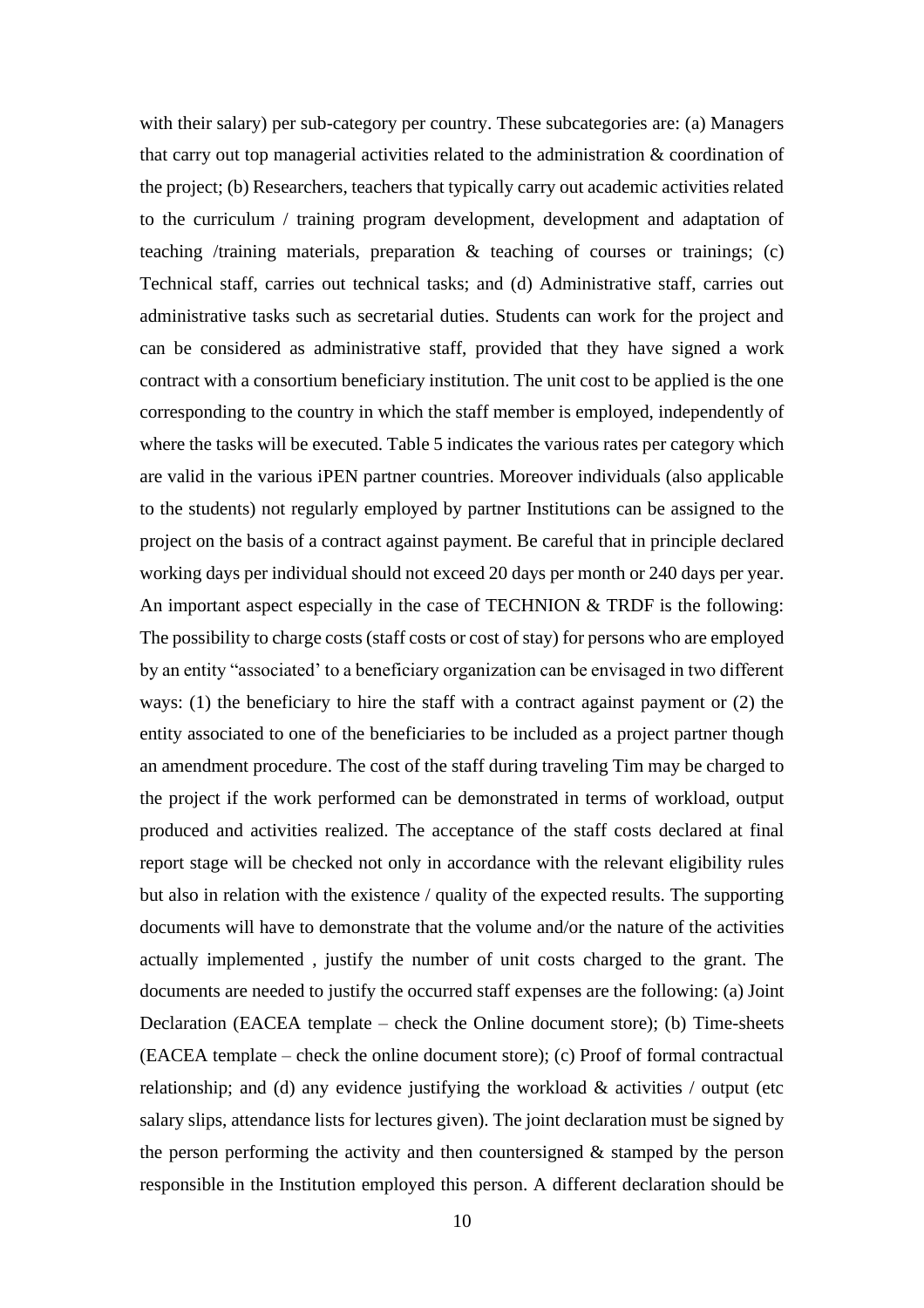signed by a person in case is employed in the project in more than one staff cost categories for each one of this categories. Time-sheets have to be attached to each Joint Declaration. They must be signed and countersigned by the person responsible in the institution that employed this person. The time-sheets must indicate: (a) the project reference; (b) the name of the person performing the tasks, his/her position and the staff category; (c) the institution and the country where the person is employed; (d) the number of days worked for the corresponding month and year; (e) the description of the tasks performed, the outputs produced and the related work package.

#### **2. Subsistence & Travel Costs**

The budget heading contributes to the costs of travel and stay (subsistence, accommodation, local and public transport) of staff (personal with a formal contractual relationship between the employee and the beneficiary) and students (undergraduate, graduate, post graduate and PhD level) participating in activities directly related to the achievement of the project. The calculation of the contributing amount regarding these costs take into account the following variables: the travel distance (for travel costs) and the duration in days (for costs of stay). The travel distance is calculating using the Agency's distance calculator: ( http://ec.europa.eu/programmes/erasmusplus/tools/distance\_en.htm). For the actions planned along the iPEN project the staff cost contribution is: 120 Euros per day for staff and 55 Euros per day for students. The supporting documents required to demonstrate the implementation of these costs do not need to justify the level of spending. They have to show the volume and/or the nature of the activities actually implemented, justify the number of unit costs charged to the grant. Also these documents should be able to prove the following: (a) the journeys actually took place; (b) the journeys are connected to specific and clearly identifiable project-related activities. The supporting documents are the following: (a) A fully filled in Travel Report (see online document store) accompanied with supporting documentation (travel tickets, boarding passes, invoices, receipts, proof of attendance in meetings and/or events, agendas, minutes of meetings). It must be mentioned that the days of traveling should be included within the costs of stay of the corresponding staff or student.

The subsistence and travel costs of the Associated Partners cannot be covered by the project allocated budget in any way. Theirs participation can be sponsored via the cofinancing contribution provided by the beneficiary organizations or by their sponsors*.*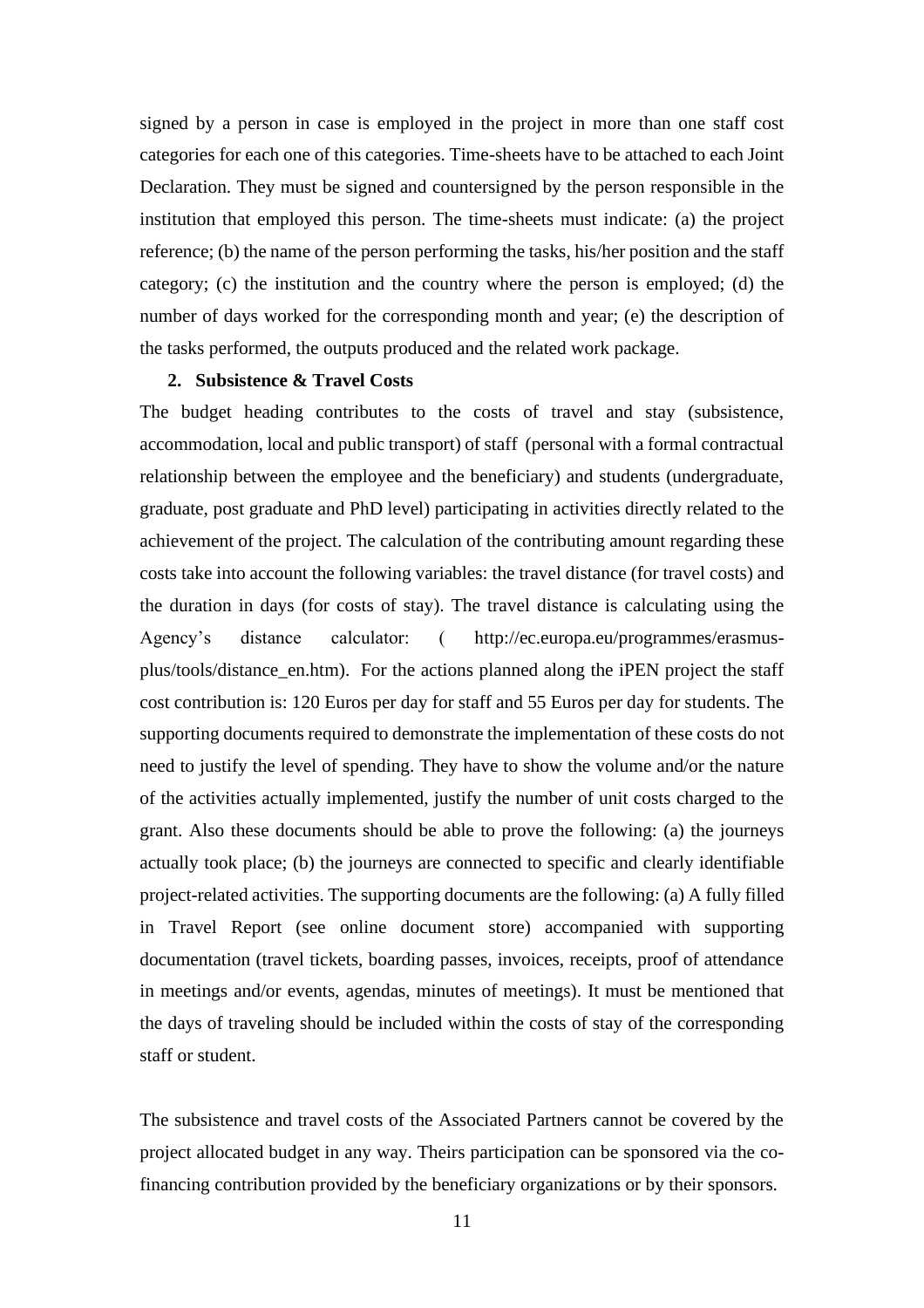All the partners should sent to the coordinator and immediately after (within a week) the implementation of a progress meeting or a trip for the participation in one of the planned Intensive Courses copies of theirs (a) boarding passes, (b) travel report and (c) hotel invoices.

#### **3. Subcontracting Costs**

Subcontracting refers to the implementation of specific tasks being part of the action, by a third party, to which a service contract has been awarded by one or several beneficiaries. Subcontracting is intended for specific, time-bound, project-related tasks which cannot be performed by the Consortium members themselves. **It includes self**employed / free-lance experts. Sub-contracting to external bodies should be very occasional. The specific competences and particular expertise needed to reach the project objectives should be found in the consortium and should determine its composition. Sub-contracting for project-management related tasks is therefore not eligible. Subcontracting costs for the maintenance of any equipment purchased for the project may be included under the budget heading Equipment.

In order to prevent double funding by the grant, catering and hospitality costs (e.g. during project events) for participants receiving Costs of Stay cannot be covered by subcontracting. Under no circumstances should these costs be charged to the project twice. In all cases, tasks to be subcontracted must have been identified in the proposal (based on relevant supporting information, along with clear reasons as to why the task cannot be carried out by the beneficiaries) and the estimated amount entered in the budget. Sub-contracting initially not foreseen in the budget will need prior written authorisation from the Agency during project implementation.

### **4. Co-Financing Costs**

The co-financing costs include expenses related to the implementation of the project. It can include costs such as bank fees, overhead costs, translation if not subcontracted, dissemination, travel and time consuming costs (e.g. subtraction from teaching duties). The dissemination & exploitation plan and the quality evaluation plans can be downloaded from the iPEN website following the links below:

# **Dissemination & Exploitation Plans:** [Microsoft Word -](https://ipenche.chania.teicrete.gr/wp-content/uploads/2019/09/Dissemination-Communication-and-Exploitation-Plan.pdf) Dissemination, [Communication and Exploitation Plan iPEN 09092019.docx \(teicrete.gr\)](https://ipenche.chania.teicrete.gr/wp-content/uploads/2019/09/Dissemination-Communication-and-Exploitation-Plan.pdf)